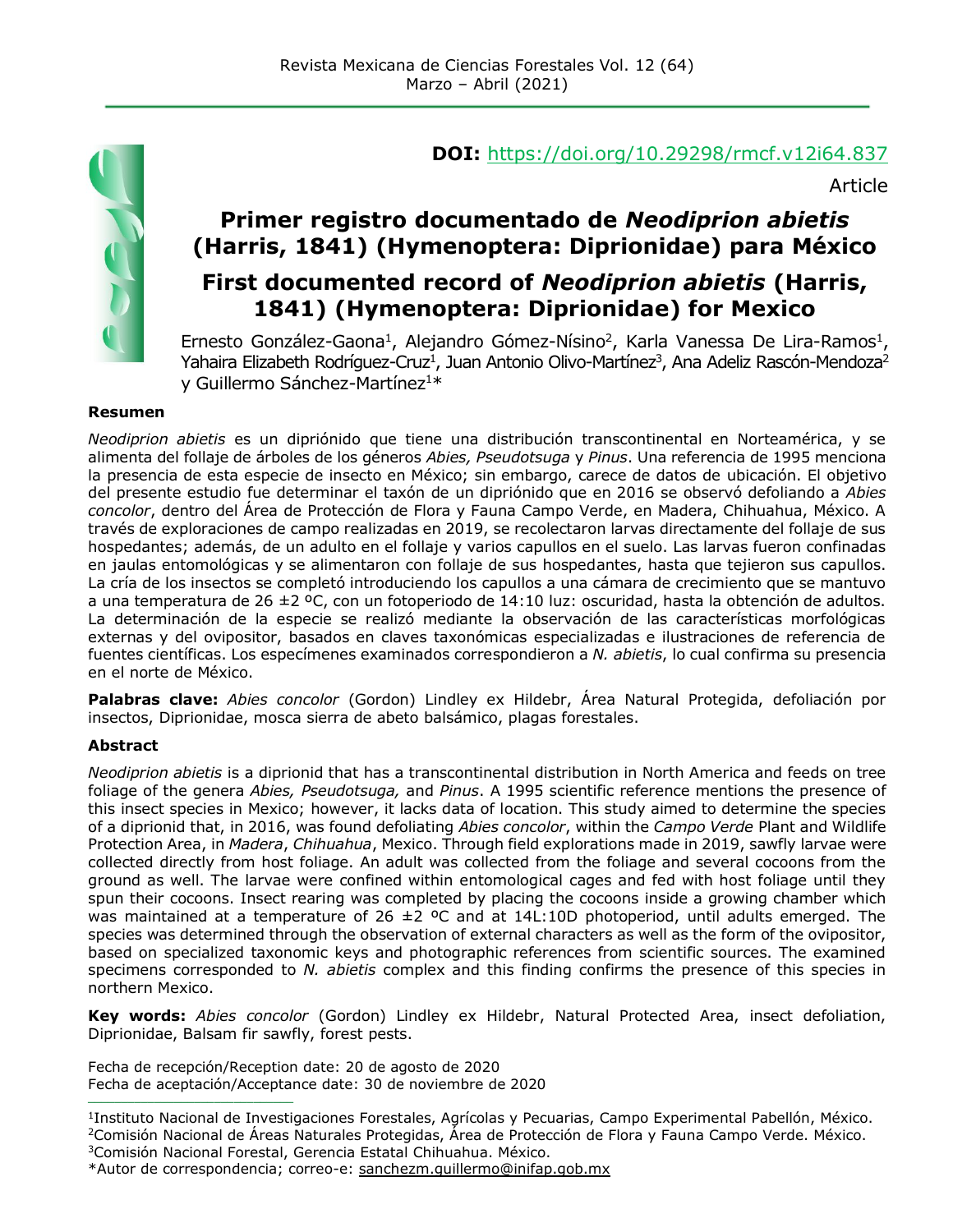# **Introduction**

Conifer sawflies (Diprionidae: Hymenoptera) are defoliating insects that negatively affect the growth of their hosts. In cases of severe and successive defoliation, they can also cause the death of the trees (Sánchez-Martínez and Wagner, 1999; Lyytikäinen-Saarenmaa and Tompoo, 2002).

*Neodiprion abietis* (Harris, 1841) (Hymenoptera: Diprionidae) is a conifer sawfly with a transcontinental distribution in North America (Ross, 1955). In Canada, it is found in Alberta, British Columbia, Manitoba, New Brunswick, Newfoundland, Nova Scotia, Ontario, Quebec, and Saskatchewan; while in the United States of America its presence has been documented in California, Connecticut, Maine, Minnesota, Missouri, New Hampshire, Washington and Wisconsin (Ross, 1955; EPPO, 2019). In the eastern region of North America, *N. abietis* attacks, preferentially, *Abies balsamea*  (L.) Mill*.*, and sporadically, *Picea glauca* (Moench) Voss and *Picea mariana* (Mill.) B. S. P. (Wallace and Cunningham, 1995; Johns *et al*., 2013). In the western region, it infests *Abies concolor* [Gord. and Glend.] Lindley ex Hildebr, and taxa of the *Picea*, *Pseudotsuga* and *Tsuga* genera (Ross, 1955; Knerer and Atwood, 1972; Sheehan and Dahlsten, 1985). Some pine species such as *Pinus rigida* Mill., *P. banksiana* Lamb. and *Pinus strobus* L. have also been reported to be hosts of the *N. abietis* insect species complex (Knerer and Atwood, 1972).

Wallace and Cunningham (1995) indicated that *N. abietis* is present in Mexico; however, they do not specify where it is registered, and there are no other references to support this statement. On the other hand, up to 2020, the Integral System of Forest Phytosanitary Surveillance and Control (Sivicoff, for its acronym in Spanish) of Mexico has no record of *N. abietis* in the country (Conafor, 2020). In May 2016, a group of 20 *A. concolor* saplings infested by sawfly larvae with characteristics similar to those of the *N. abietis* were registered in *Madera* municipality in the state of *Chihuahua*, Mexico, and these insects were present once more in 2019. This finding stimulated the objective of determining whether this sawfly corresponded to *N. abietis*.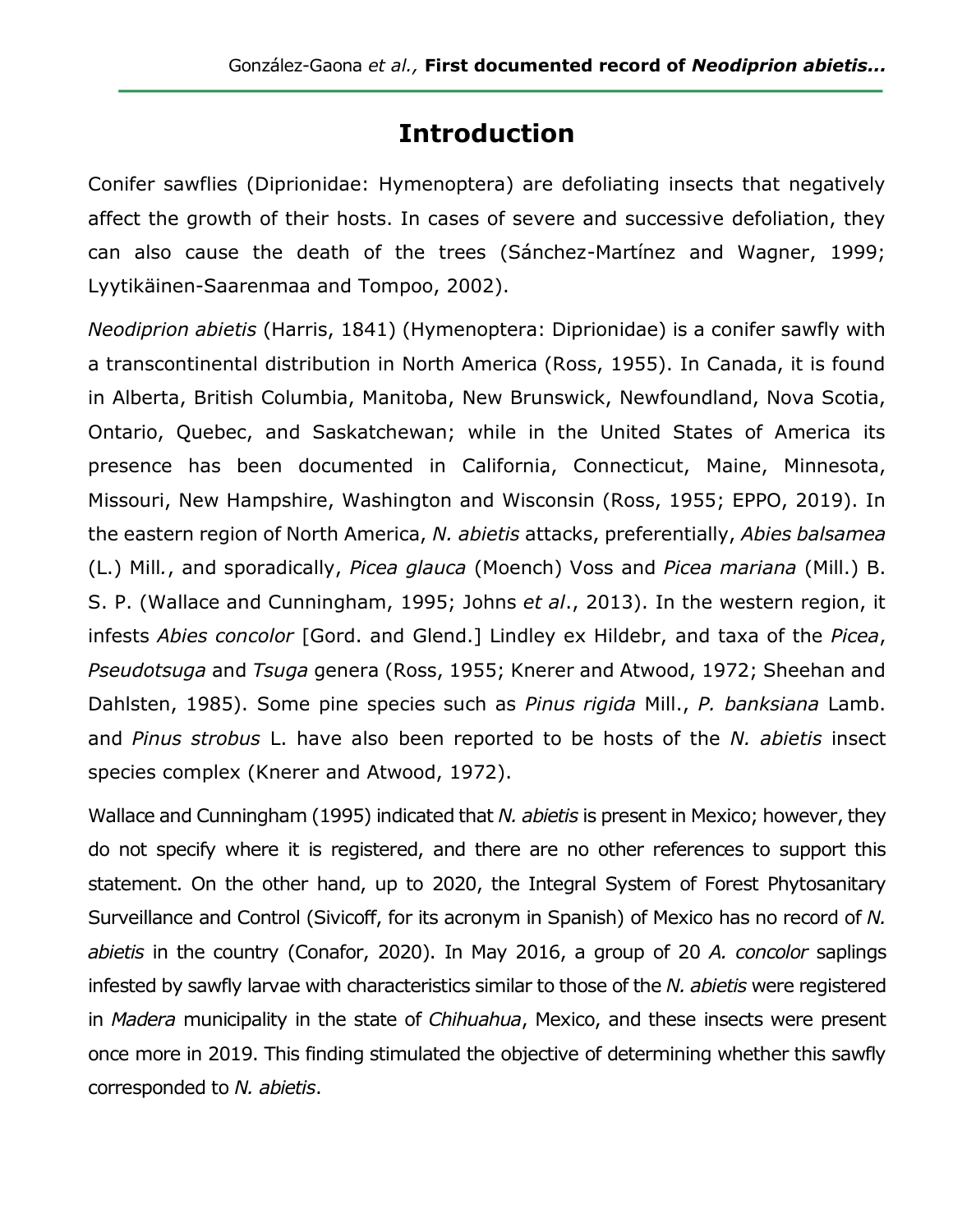## **Materials and Methods**

The study was conducted at the Thick-billed Parrot Sanctuary, located within the *Campo Verde* Flora and Fauna Protection Area, administered by the National Commission of Natural Protected Areas (Conanp) of Mexico (Semarnat, 2010; Conanp, 2013), which in turn, is located in the *El Largo* and *Socorro Rivera ejidos*, *Madera* municipality, *Chihuahua*, Mexico.

In the foliage of *A. concolor*, *Pinus strobiformis* Engelm. and *Pseudotsuga menziesii*  (Mirb.) Franco trees, sawfly larvae (May  $16<sup>th</sup>$  and June  $13<sup>th</sup>$ , 2019) and an adult fly (September 23rd, 2019) with the characteristics of a Diprionidae were collected, and the ground around the crown projection area of the trees was dug in search for cocoons (August  $19^{th}$ , 2017; August  $29^{th}$ , 2018, and July  $16^{th}$ , 2019), thereby ascertaining the insect's pupation site.

The entomological material collected was transferred to the laboratory of forest and agricultural health of the *Pabellón* Experimental Field, INIFAP for further conditioning. The larvae were confined in *bug dorm* model 1462 entomological cages (*BioQuip*); they were fed with foliage from their hosts; and once they had spun their cocoons, they were subjected to controlled conditions inside a *Binder* model 720 KBW E5.1 growth chamber, at a temperature of 26  $\pm$ 2 °C, with a photoperiod of 14:10 light: dark, until adults were obtained for examination.

The determination of the species was based on the original description of Harris (1841) under the name *Lophyrus abietis*, and on the observation of the external morphological characteristics of adult specimens (females and males), the ovipositor and the ovipositor sheath (*scopae*) of females; the taxonomic key to *Neodiprion* species of Ross (1955), as well as the description and illustrations of Sheehan and Dahlsten, were considered as references (1985).

The ovipositor was extracted after a process of maceration of the abdomen, for which purpose it was separated from the rest of the body and placed in an Eppendorf tube with 10 % KOH in a bain-marie at 80 °C for 20 minutes. At the conclusion of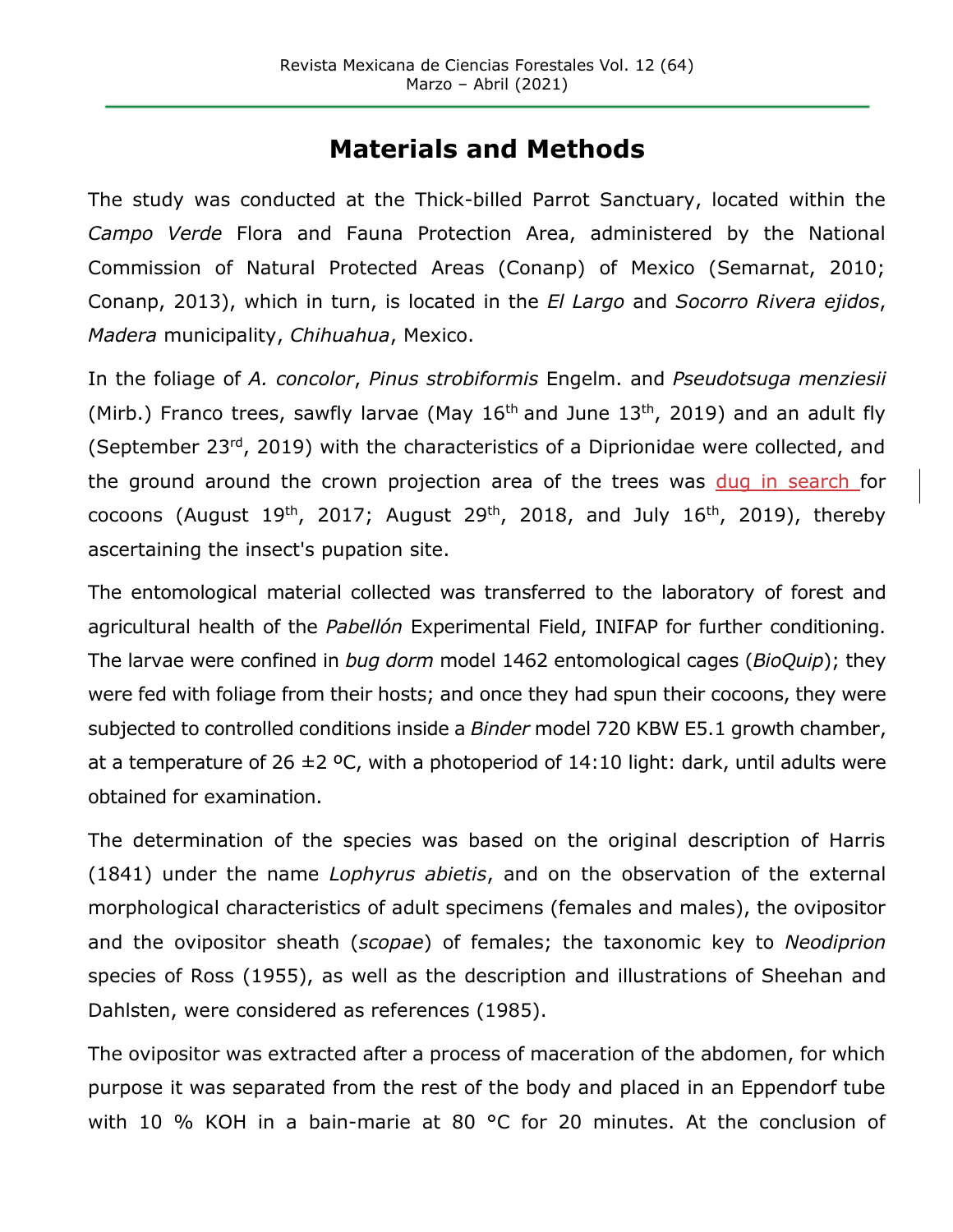maceration, the abdomen was rinsed with distilled water, dehydrated in absolute ethyl alcohol (99.9 %) for one minute, dried, and mounted on a slide. The observation was carried out using a *Motic* stereo microscope model SMZ-140 and a Labomed compound microscope model CXR3.

In addition, the appearance of adult flies was compared with images of Diprionidae published by Washington State University (WSU, n/d), the University of British Columbia (UBC, n/d) and by *BOLD Systems* (2014). The appearance of the larvae was contrasted with illustrations by Knerer and Atwood (1972).

The examined specimens (larvae and adults) were deposited in the Forest Insect Collection of the *Pabellón* Experimental Field, pertaining to Inifap in *Pabellón de Arteaga*, state of *Aguascalientes*, Mexico.

## **Results and Discussion**

The species of sawfly that defoliates *A. concolor*, *P. menziesii* and *P. strobiformis* in *Madera, Chihuahua*, was confirmed to be *Neodiprion abietis* (Harris, 1841).

Data on material examined: Mexico, *Chihuahua, Madera* municipality, *El Largo ejido,*  Thick-billed Parrot Sanctuary, *Cinco Millas* sites (29°19'23.8" N, 108°12'40.3" W; 2 620 masl) and *Las Cebadillas* (29°19´38.4" N, 108°12´4.5" O; 2 498 masl). Three ♀ and 1 ♂ reared from larvae collected from the foliage of *A. concolor*; 17-X-2019; col. E. González G.; 2 ♀ and 1 ♂ reared from larvae collected from the foliage of *Pinus strobiformis,* 17-X-2019; coll. E. González G.; 2 ♀ and 1 ♂ reared from larvae collected from the foliage of *Pseudotsuga menziesii*, and 1 ♀ collected from the foliage of *P. menziesii*; 23-IX-2019; coll. K. V. de Lira R.

The female (Figure 1) is 0.6 to 0.75 cm long. It has a yellowish head, transparent ocelli surrounded by dark spots; serrate antennae with 16 to 18 dark flagellomeres; brown scapus and pedicel. The thorax in dorsal view is yellowish; with two dark longitudinal spots on the anterior part of the median lobe of the *mesoscutum* (sometimes faint or absent) and the lateral lobes, each with two spots, one of which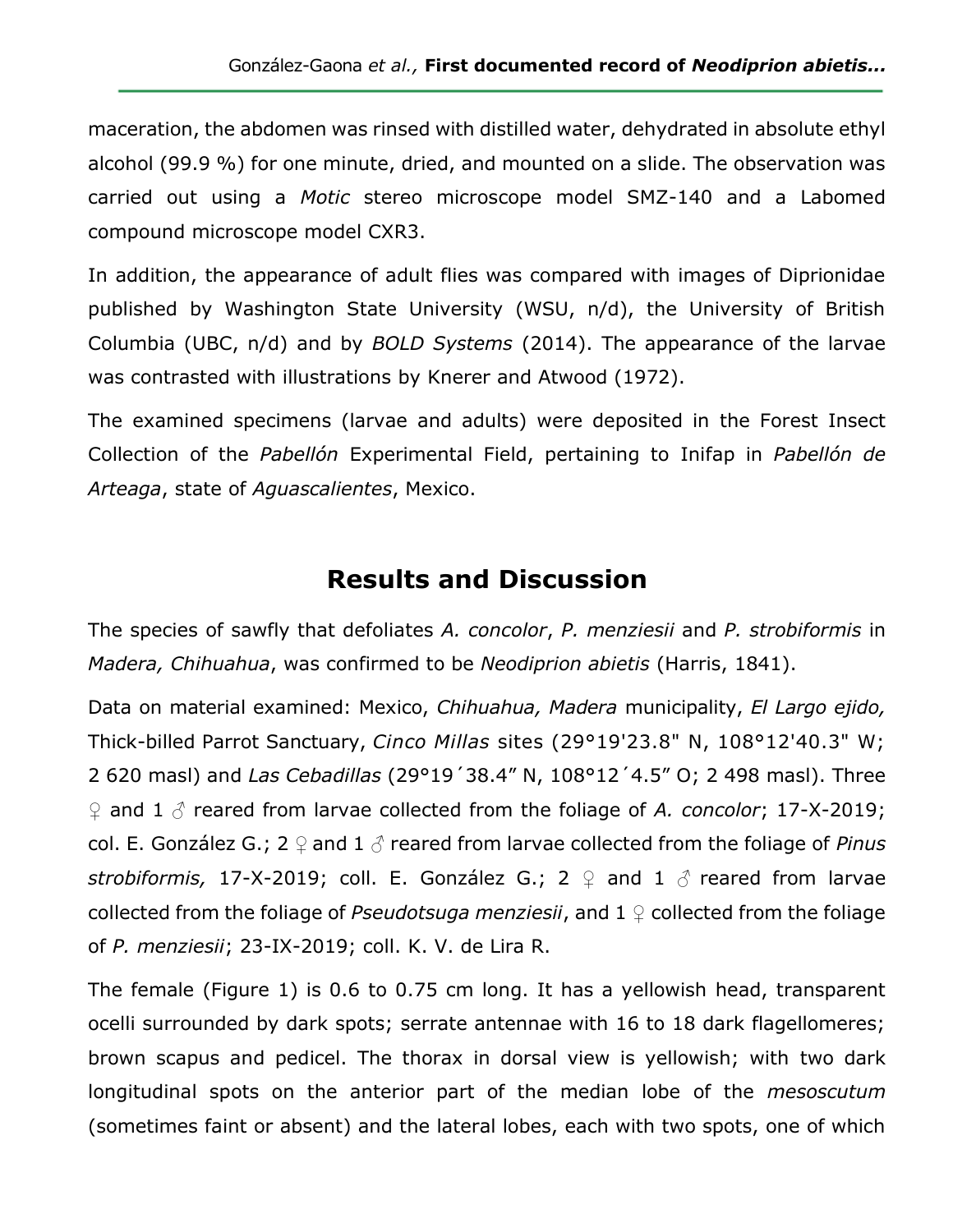is large, longitudinal, and well-defined, on the outer margin, and the other, smaller and semicircular, on the inner basal part, and, finally, a yellowish, smooth *Mesoscutellum* with dark margins; yellowish-brown wings, with dark brown veins and stigma, and short, evenly distributed hairs. It has yellow legs of an even hue. The abdomen in dorsal view has yellowish-brown tergites; in ventral view, yellow sternites, except the part near the thorax which is slightly grayish. It also has a lancet with nine parallel and equidistant rings; the first one smaller than the second and third ones (Figure 2). The ventral lobe of the second annulus is small and only slightly larger than the ventral lobe of the third annulus. The projection of the ventral lobe of the second ring is slight in relation to the ventral margin. The lancet sheath (*scopae*) is of medium oblique shape, not as sharply oblique as the illustration of *N. abietis* by Ross (1955).



Photographs taken at 2X (A and B) and 4X (C and D).

A) Dorsal view, B) Lateral view, C) Appearance of the head and D) Last abdominal segment.

**Figure 1.** Female *Neodiprion abietis* (Harris, 1841)*.*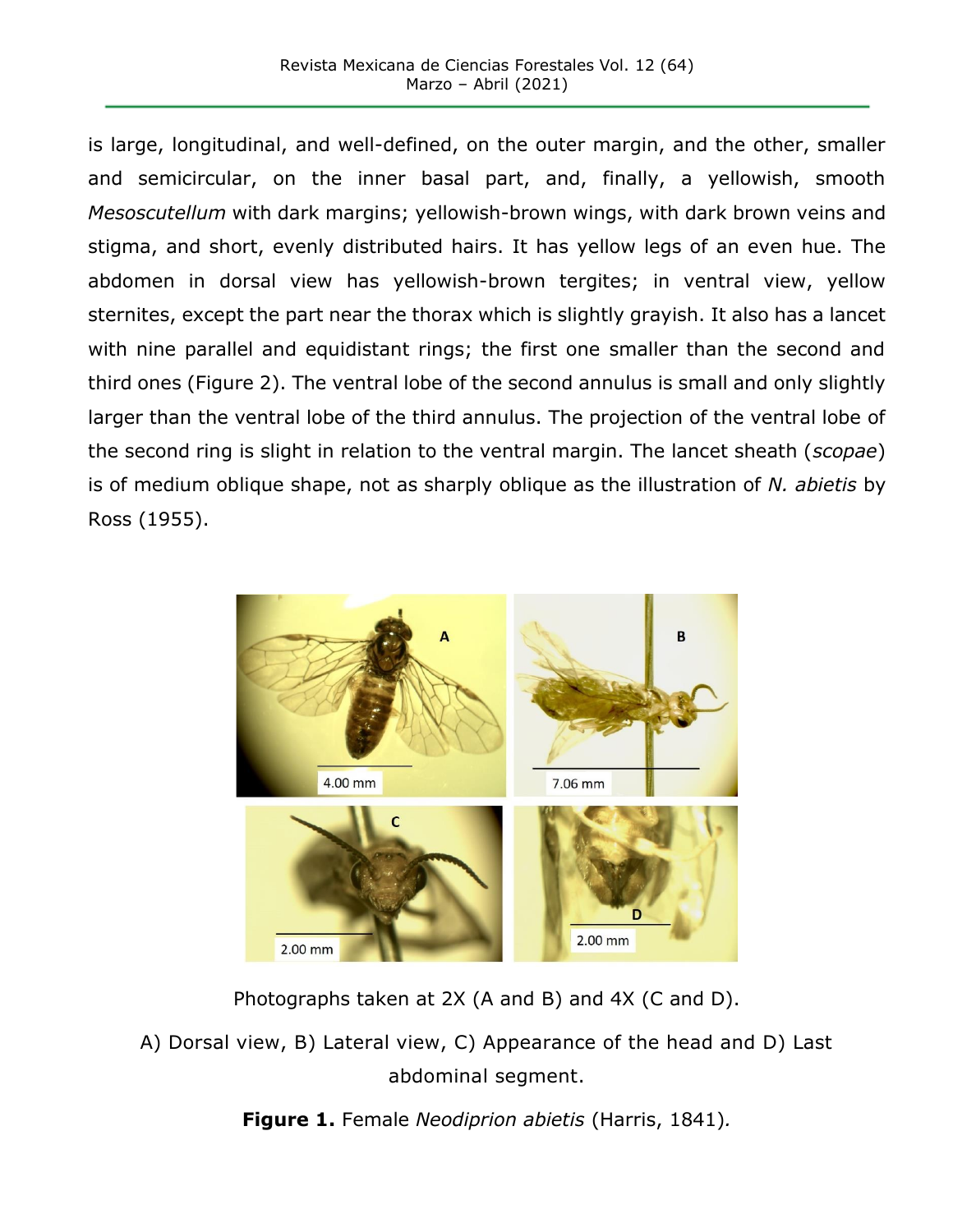

Photomicrograph taken at 10X.

**Figure 2.** *Neodiprion abietis* (Harris, 1841) ovopositor.

The male is smaller than the female, 0.5 to 0.6 cm long (Figure 3). Its head is black; its antennae, bipectinate with 20 segments. Segments with long setae. The *rami* (plural of Latin *ramus* = branches) of segments 3-20 are shortened towards the distal part. Ocelli of amber hue. The thorax in dorsal view is uniformly black. The wings are transparent, slightly iridescent, with brownish tones. The legs are yellow, except for the femurs, which are slightly dark in the part closest to the coxa. The abdomen in dorsal view is brown; in ventral view, it is brown, slightly dark in the terminal part.

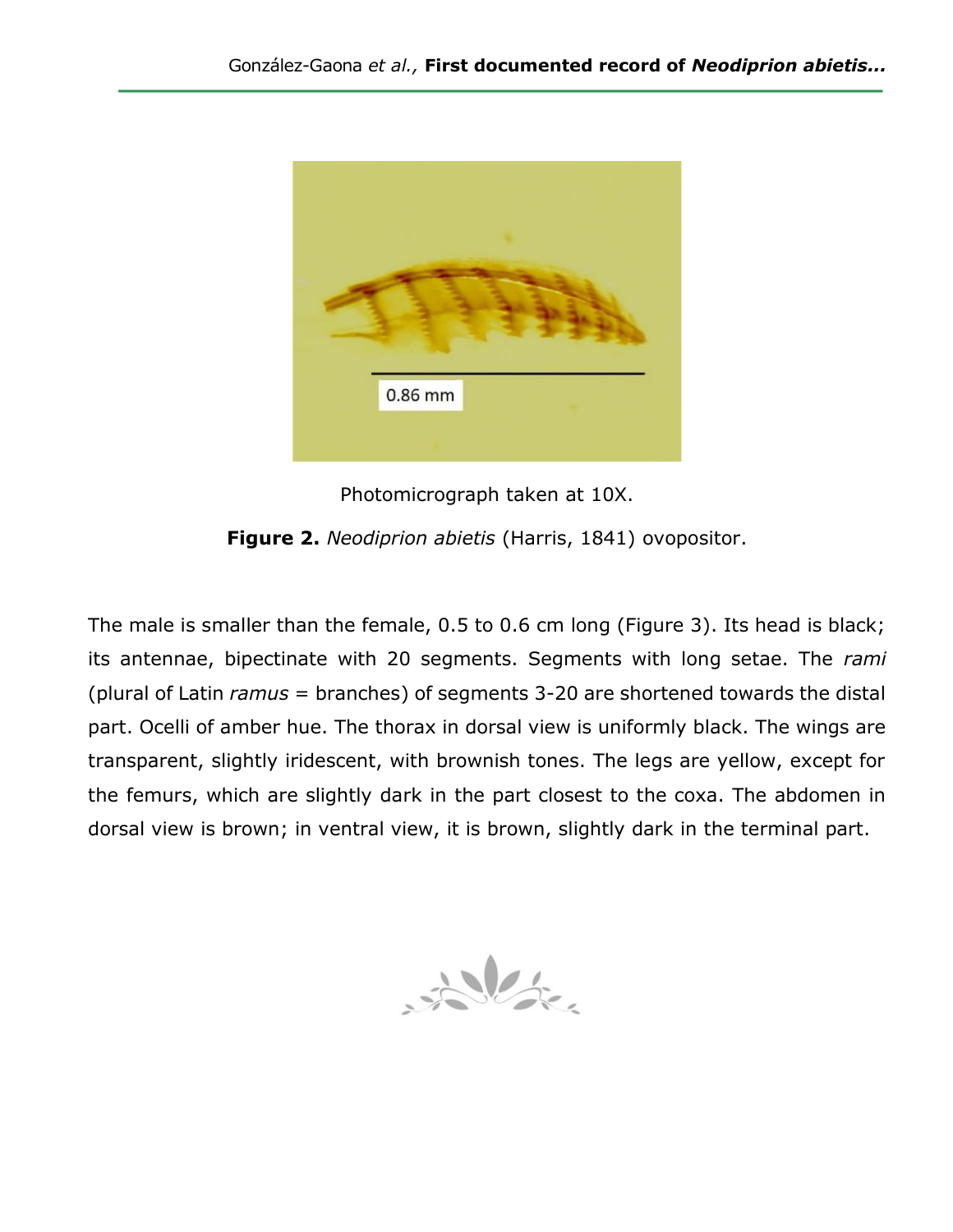

Photographs taken at 2.6X

A) Dorsal view, B) Lateral view and C) Ventral view.

**Figure 3.** Male *Neodiprion abietis* (Harris, 1841).

The appearance of the observed adult specimens matches the *N. abietis* photographs illustrated by *BOLD Systems* (2014), with the numbers BIOUG10340-C06 (♀), CNCHYM02459 ( $\circ$ ), and the appearance of the larvae (Figure 4) is consistent with the white fir strain of *N. abietis* that feeds on *A. concolor* in California, United States of America (Knerer and Atwood, 1972) and with the *N. abietis* shown in *BOLD Systems* (2014) with the number BIOUG09981-D12.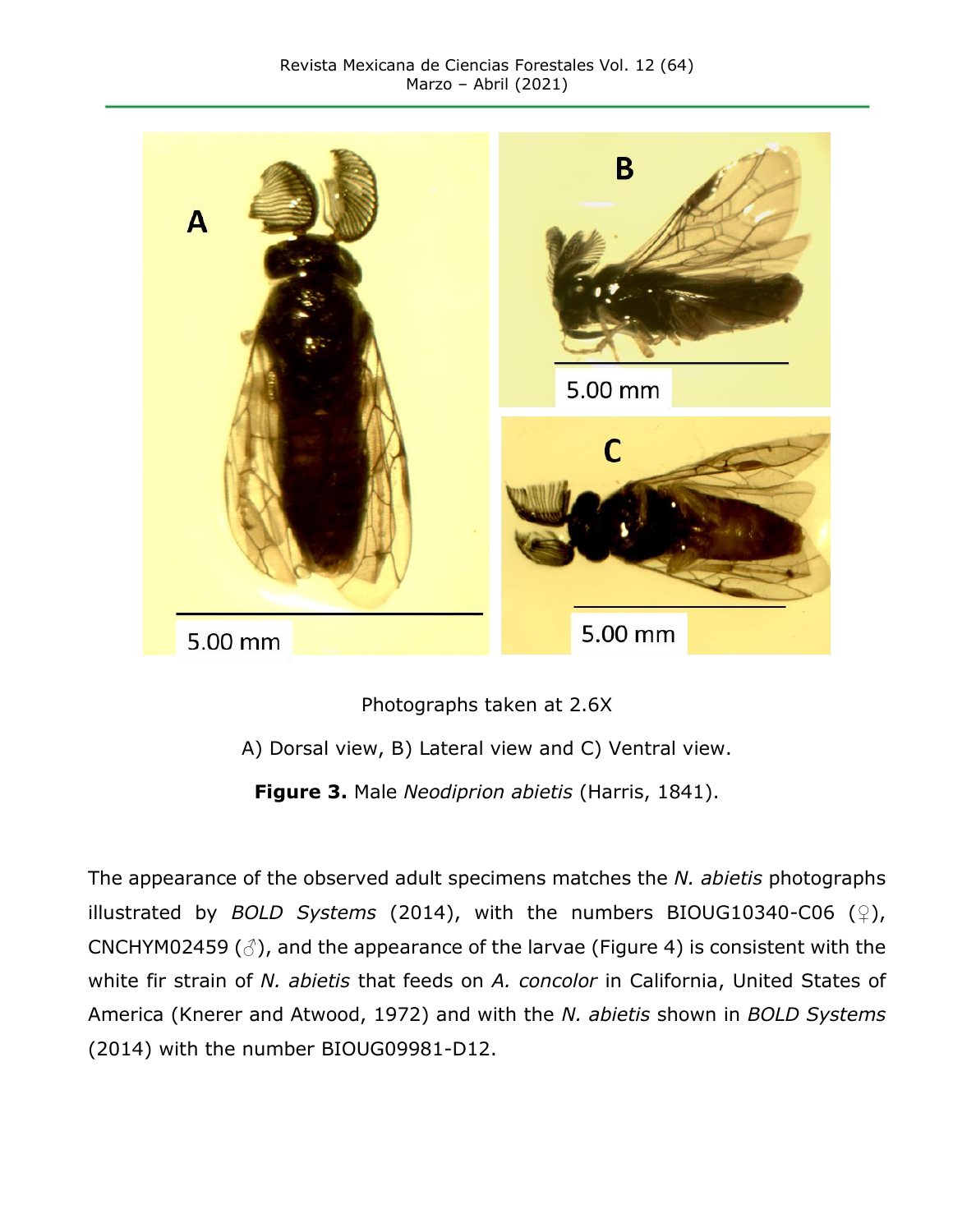

Photomicrographs taken at 1.2X (B y C) and 4X (D and E).

A) On a branch, B) Dorsal view, C) Lateral view, D) Thoracic segments in lateral view, E) Lateral aspect of the third abdominal segment. Staining of B, C, D and E with the effect of preservation in ethyl alcohol at 70 %.

**Figure 4.** *Neodiprion abietis* (Harris, 1841) larvae.

The specimens of *N. abietis* obtained in this study showed a different behavior from that of the *N. abietis* which attacks *A. concolor* in California, United States of America, as the former spend the pupal stage on the foliage of the host (Knerer and Atwood, 1972*),* whereas the population studied in *Chihuahua* does so underground, like most *Neodiprion* species. This situation can be interpreted as an adaptation of the taxon to local environmental characteristics. As pointed out by several authors, the *N. abietis*  complex groups several "strains", forms, or even morphologically similar species (Ross, 1955; Knerer and Atwood, 1972, Wallace and Cunningham, 1995).

In the study area, the adult stage was observed during August and September, when oviposition occurs. The presence of larvae occurred during May, June, and July. Prepupae started forming cocoons for pupation in August. Adults were detected from August to September. These preliminary observations indicate the presence of one generation per year, and are consistent with the observations of Wallace and Cunningham (1995) and Johns *et al*. (2013) in terms of the biology of *N. abietis*.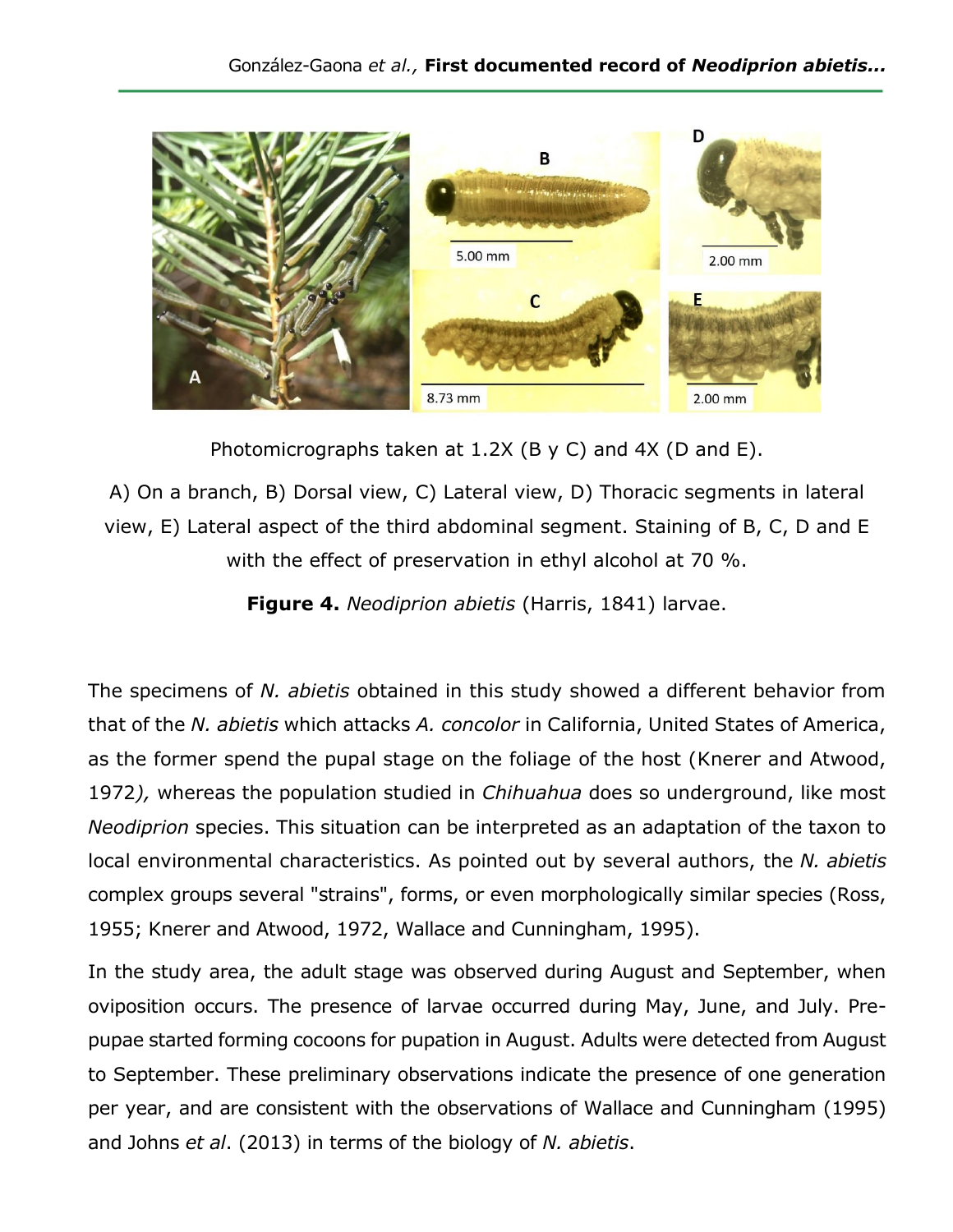# **Conclusions**

Given the transcontinental distribution of *Neodiprion abietis* in North America, and that the plant communities where it was found in *Chihuahua* are relatively isolated and with controlled access, we conclude that the presence of this species in northern Mexico is natural and that its endemic population does not represent a phytosanitary problem at present. However, if the population were to grow to the level of an epidemic outbreak, as has been the case in Canada, it could affect the populations of *A. concolor* and *P. menziesii*, and consequently the habitat of the Thick-billed parrot, an endangered species.

## **Acknowledgments**

The information in this article was generated through the Conafor-Conacyt 2017-C02: 291304 project; we thank the institutions that make up the Fund for Research, Development and Technological Innovation in Forestry for the resources granted to carry out the study.

We also thank the staff of the *Campo Verde Flora* and Fauna Protection Area, in *Madera, Chihuahua*, Mexico, for having allowed the collections to be carried out; Javier Eduardo Beltrán Erives, Juan Diego Carrillo Contreras, and Aracely Duarte Olivas, for having been the guides and for their support in the insect collections, and Martha Olivia Macías Navarro, for her assistance in dissecting specimens for taxonomic identification and for taking microphotographs.

#### **Conflict of interests**

The authors declare no conflict of interests.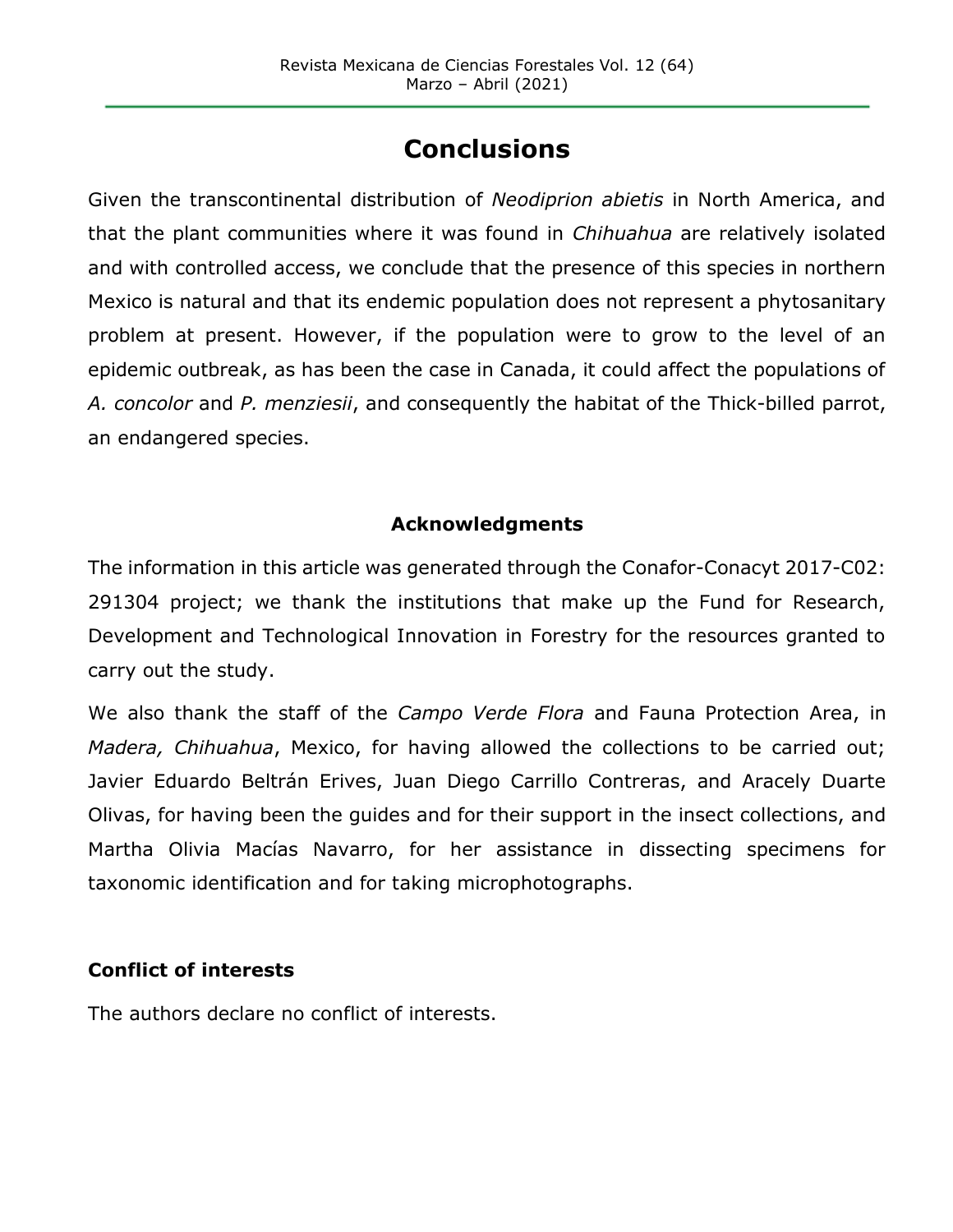## **Contribution by author**

Ernesto González Gaona: field explorations, collection of biological material, taking of photographs, and drafting of the manuscript; Alejandro Gómez Nísino: first detection of the insect in field explorations, collection of biological material, and review of the manuscript; Karla Vanessa De Lira Ramos and Juan Antonio Olivo Martínez: collection of biological material and review of the manuscript; Yahaira Elizabeth Rodríguez Cruz: collection of biological material and insect rearing in the laboratory; Ana Adeliz Rascón-Mendoza: field guide and collection of biological material; Guillermo Sánchez Martínez: examination of specimens, determination of the species, and drafting of the manuscript.

## **References**

BOLD Systems. 2014. *Neodiprion abietis*. Available,

[http://v3.boldsystems.org/index.php/Taxbrowser\\_Taxonpage?taxon=Neodiprion+ab](http://v3.boldsystems.org/index.php/Taxbrowser_Taxonpage?taxon=Neodiprion+abietis&searchTax=) [ietis&searchTax=](http://v3.boldsystems.org/index.php/Taxbrowser_Taxonpage?taxon=Neodiprion+abietis&searchTax=) (29 de julio de 2020).

Comisión Nacional Forestal (Conafor). 2020. *Neodiprion abietis* Harris, [http://sivicoff.cnf.gob.mx/ContenidoPublico/08%20Gu%C3%ADas%20de%20s%C3%ADntom](http://sivicoff.cnf.gob.mx/ContenidoPublico/08%20Gu%C3%ADas%20de%20s%C3%ADntomas%20y%20da%C3%B1os/Gu%C3%ADas%20de%20s%C3%ADntomas%20y%20da%C3%B1os%20nativas/Neodiprion%20abietis%20Harris_Version%20Corta.pdf) [as%20y%20da%C3%B1os/Gu%C3%ADas%20de%20s%C3%ADntomas%20y%20da%C3%](http://sivicoff.cnf.gob.mx/ContenidoPublico/08%20Gu%C3%ADas%20de%20s%C3%ADntomas%20y%20da%C3%B1os/Gu%C3%ADas%20de%20s%C3%ADntomas%20y%20da%C3%B1os%20nativas/Neodiprion%20abietis%20Harris_Version%20Corta.pdf) [B1os%20nativas/Neodiprion%20abietis%20Harris\\_Version%20Corta.pdf](http://sivicoff.cnf.gob.mx/ContenidoPublico/08%20Gu%C3%ADas%20de%20s%C3%ADntomas%20y%20da%C3%B1os/Gu%C3%ADas%20de%20s%C3%ADntomas%20y%20da%C3%B1os%20nativas/Neodiprion%20abietis%20Harris_Version%20Corta.pdf) (19 de junio de 2020).

Comisión Nacional de Áreas Naturales Protegidas (Conanp). 2013. Monitoreo de la Cotorra Serrana Occidental (*Rhynchopsitta pachyrhyncha*) en las Áreas de Protección de Flora y Fauna Tutuaca, Campo Verde, Papigochic, la Reserva de la Biosfera Janos y la Región Prioritaria para la Conservación Madera, Chihuahua. [https://simec.conanp.gob.mx/pdf\\_monitoreo/50-](https://simec.conanp.gob.mx/pdf_monitoreo/50-APFF_Tutuaca_%20Cotorra_serrana_occidental.pdf) APFF Tutuaca %20Cotorra serrana occidental.pdf (24 de junio de 2020).

European and Mediterranean Plant Protection Organization (EPPO). 2019. *Alert list Neodiprion abietis (Hymenoptera: Diprionidae) balsam fir sawfly*, [https://www.eppo.int/ACTIVITIES/plant\\_quarantine/alert\\_list\\_insects/neodiprion\\_a](https://www.eppo.int/ACTIVITIES/plant_quarantine/alert_list_insects/neodiprion_abietis) [bietis](https://www.eppo.int/ACTIVITIES/plant_quarantine/alert_list_insects/neodiprion_abietis) (19 de junio de 2020).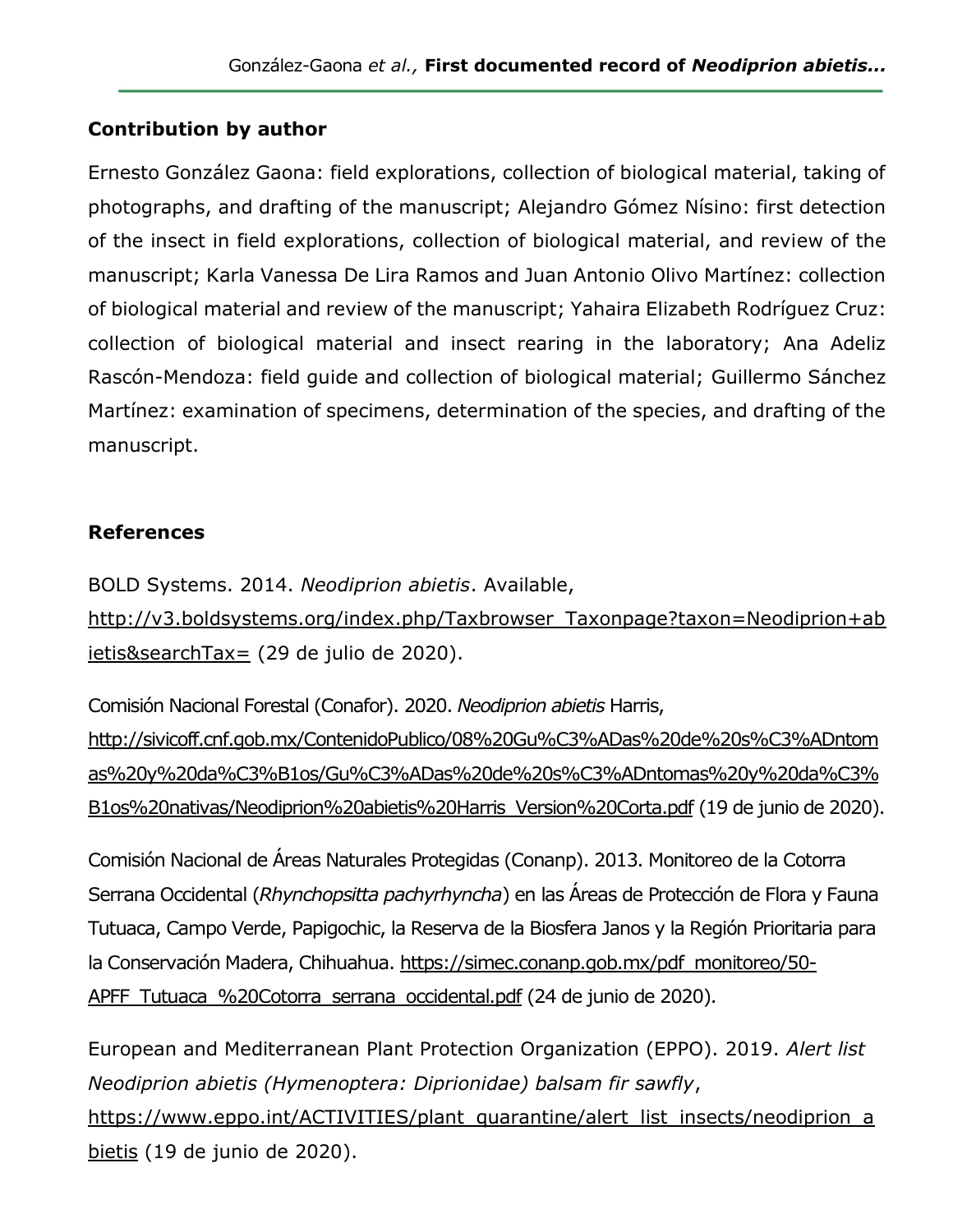Harris, T. W. 1841. A Report on the Insects of Massachusetts, injurious to vegetation, published agreeably to an order of the Legislature, by the Commissioners on the Zoological Survey of the State. Folsom, Wells, and Thurston Printers to the University. Cambridge, MA, USA. 459 p. Doi: 10.5962/bhl.title. 42001.

Johns, R. C., J. Fidgen and D. P. Ostaff. 2013. Host–tree oviposition preference of balsam fir sawfly, *Neodiprion abietis* (Hymenoptera: Diprionidae), in New Brunswick, Canada. Canadian Entomologist 145(4): 430-434. [Doi:10.4039/tce.2013.24.](https://doi.org/10.4039/tce.2013.24)

Knerer, G. and C. E. Atwood. 1972. Evolutionary trends in the subsocial sawflies belonging to the *Neodiprion abietis* Complex (Hymenoptera: Tenthredinoidea). American Zoologist 12(3): 407-418. [Doi:10.1093/icb/12.3.407.](https://doi.org/10.1093/icb/12.3.407)

Lyytikäinen-Saarenmaa, P. and E. Tomppo. 2002. Impact of sawfly defoliation on growth of Scots pine *Pinus sylvestris* (Pinaceae) and the associated economic losses. Bulletin of Entomological Research 92(2): 137-140. Doi[:10.1079/BER2002154.](https://doi.org/10.1079/BER2002154)

Ross, H. H. 1955. The taxonomy and evolution of the sawfly genus *Neodiprion*. Forest Science 1(3): 196-209.

Sánchez-Martínez, G. and M. R. Wagner. 1999. Short-term effects of defoliation by sawflies (Hymenoptera: Diprionidae) on above- and below-ground growth of three ponderosa pine genotypes. Environmental Entomology 28 (1): 38-43. [Doi:10.1093/ee/28.1.38.](https://doi.org/10.1093/ee/28.1.38)

Secretaría del Medio Ambiente y Recursos Naturales (Semarnat). 2010. Norma Oficial Mexicana NOM-059-2010, Protección ambiental- Especies nativas de México de fauna y flora silvestres- Categorías de riesgo y especificaciones para su inclusión, exclusión o cambio- Lista de especies en riesgo. Diario Oficial de la Federación. México, D. F., México. 78 p. [http://biblioteca.semarnat.gob.mx/janium/Documentos/Ciga/agenda/DOFsr/DO245](http://biblioteca.semarnat.gob.mx/janium/Documentos/Ciga/agenda/DOFsr/DO2454.pdf) [4.pdf](http://biblioteca.semarnat.gob.mx/janium/Documentos/Ciga/agenda/DOFsr/DO2454.pdf) (7 de septiembre de 2020).